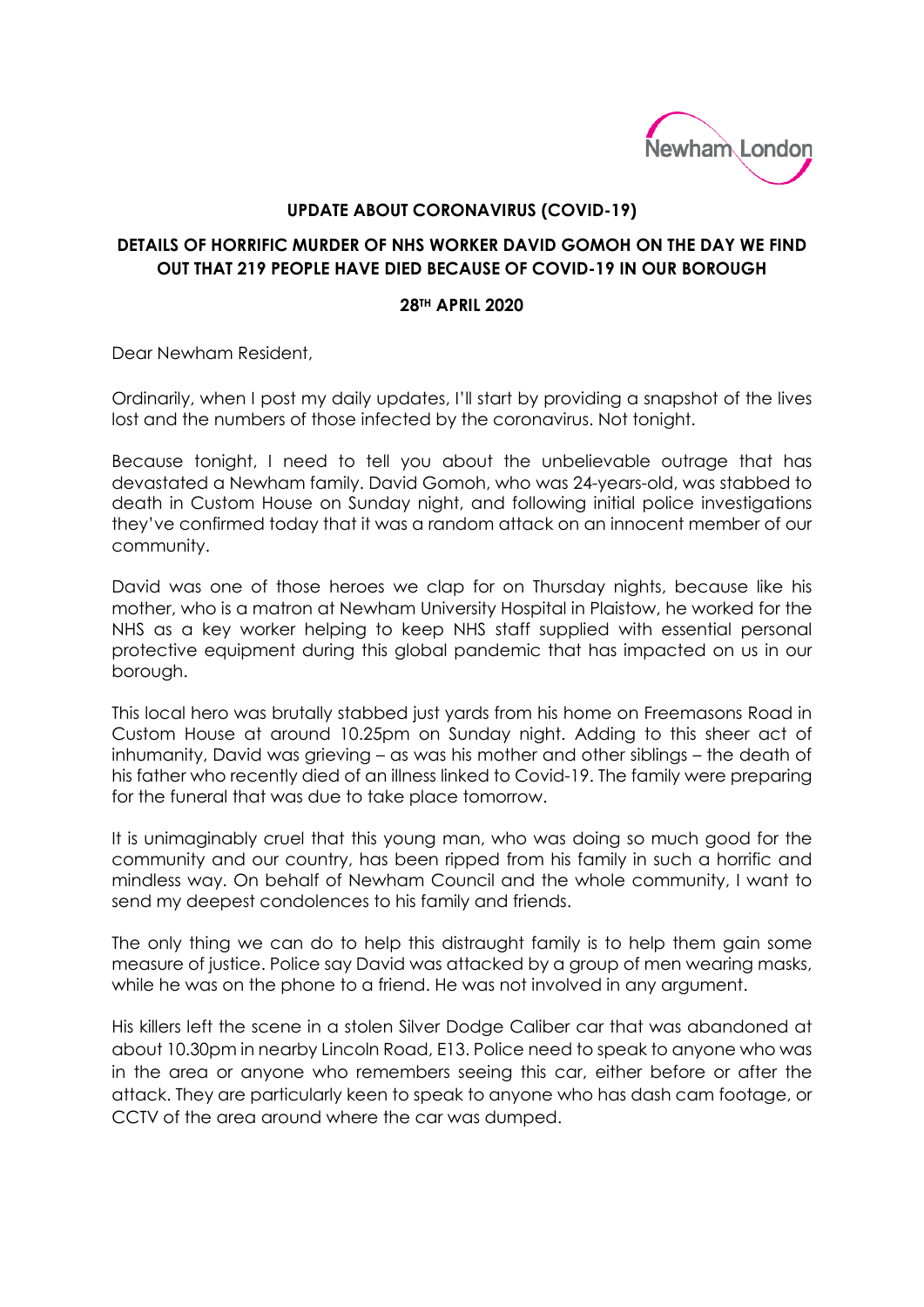Please if you know anything that can assist the police and help bring David's killers to justice ring the incident room on 0208 345 3985. You can also contact via 101 or twitter at @MetCC, quoting CAD 8371/26APR.

At a time like this, when so many families are grieving, no doubt this murder and the added heartache of this family will break your hearts, as it has mine. We owe it to them to do anything we can to help.

Today the latest Covid-19 deaths and infection rate in hospitals and the care sector were published by the Department of Health (DoH) and the Office for National Statistics (ONS). They both show very different but worrying trends.

The number of people dying in hospital is beginning to slow (subject to variations due to a lag in weekend reporting), with 586 people losing their lives in the past 24 hours. However, the figure for people dying outside hospital settings seems to be accelerating at an alarming rate.

The ONS data shows a sharp rise of more than 4,300 deaths registered from Covid-19 in care homes across England and Wales in a fortnight since 10<sup>th</sup> April to 24<sup>th</sup> April, with 50% recorded in the past five days alone – indicating an acceleration and how care homes are now at the centre of this crisis. This marks a sharp rise in the official death toll in care homes, which stood at 1,043 up to 10th April.

The Government has since announced that from tomorrow, care home deaths will be 'tracked' in the same way as hospital deaths, which means daily as up until now they've been published weekly and are a week out of date. The ONS has always cautioned that its figures may be an underestimate because of reporting delays, which means that the true figures will be higher.

In Newham, because of the ONS figures published today, we've been able to calculate that there have now been 214 Covid-19 related deaths in our borough, but this is only those officially recorded, and up to the 17<sup>th</sup> April (which is the number of deaths recorded, not registered).

What that means is that the figure is almost certainly an under-estimate of those that have died, because there will be some deaths that have not been recorded as Covid-19 deaths but which were Covid-19 caused; or are deaths that occurred indirectly caused by the virus, for example through limited access to healthcare. Additionally, the number of Covid-19 infections in Newham has now reached 936 of the 23,979 confirmed cases in London as of today.

Included in the death figures, are more than a hundred health and social care workers who have lost their lives to the disease since the start of the crisis, and there will be many more in key service areas like public transport who have, and continue to put themselves in harm's way, so we can stay safe.

That's why we wanted to join the national minute's silence held at 11am this morning. As a Council, we wanted to pay our own tribute to the dedicated workers who have lost their lives to Covid-19 because they were serving their communities during this desperate time.